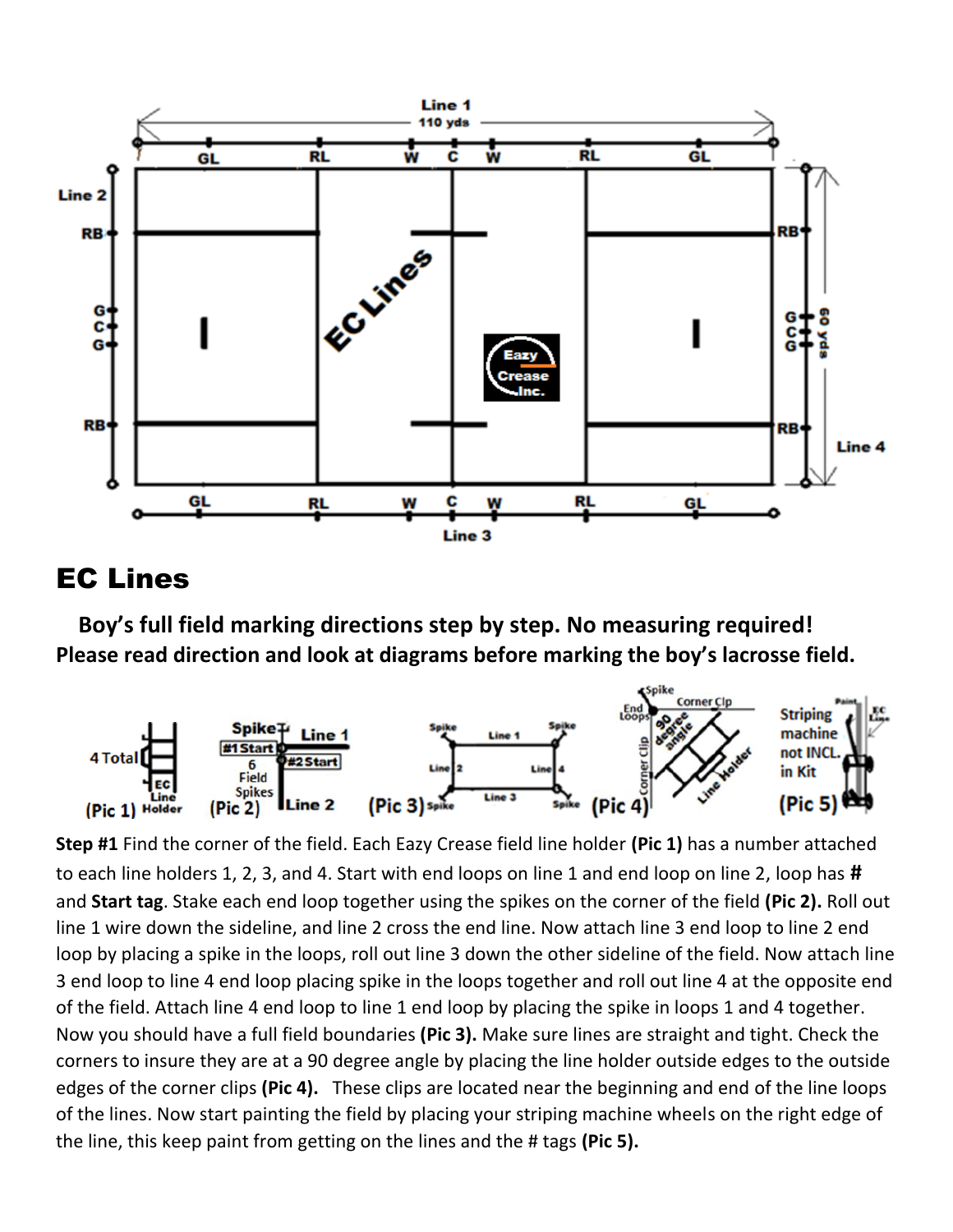

**Step #2** Now that you have painted the boundaries of the field, move End line 2 or line 4 to clips **GL** on line 1 and 3, place spike next to clip **GL (Pic 5).** This will allow you to mark the inside line of the goal line 6 ft. marking a line from the corner to corner of clip **G** to **G**. Make sure lines are straight and tight. Now start painting the line by placing your striping machine wheels on the right edge of the line, this keeps paint from getting on the lines and tag # **(Pic 6).** In the center of clips **G** is clip **#C** to mark the crease. Mark the crease using the boy's original Eazy Crease marker **(Pic 7).** Included in kit.



**Step #3** move End line 2 or 4 to clip **RL** on both sides of line 1 and line 3 **(Pic 8).** Place the stakes in the loops right next to the clips **RL** on lines 1 and 3 to mark the top of restraining line **(Pic 9).** Mark a line all the way cross the field. Make sure lines are straight and tight. Now start painting the field by placing your striping machine wheels on the right edge of the line, this keeps paint from getting on the lines and the # Tag **(Pic 10).**



**Step #4** move End line 2 or 4 to clip **C** for center line on both sides of line 1 and 3**(Pic 11).** Place the stake loops right next to the clips on lines 1 and 3 to mark the center line **(Pic 12).** Make sure lines are straight and tight. Now start painting the center line by placing your striping machine wheels on the right edge of the line, this keeps paint from getting on the lines and # tags **(Pic 13**). In the center of lines 2 and 4 is tag **#C** this will allow you to mark the faceoff **X (Pic 14).**